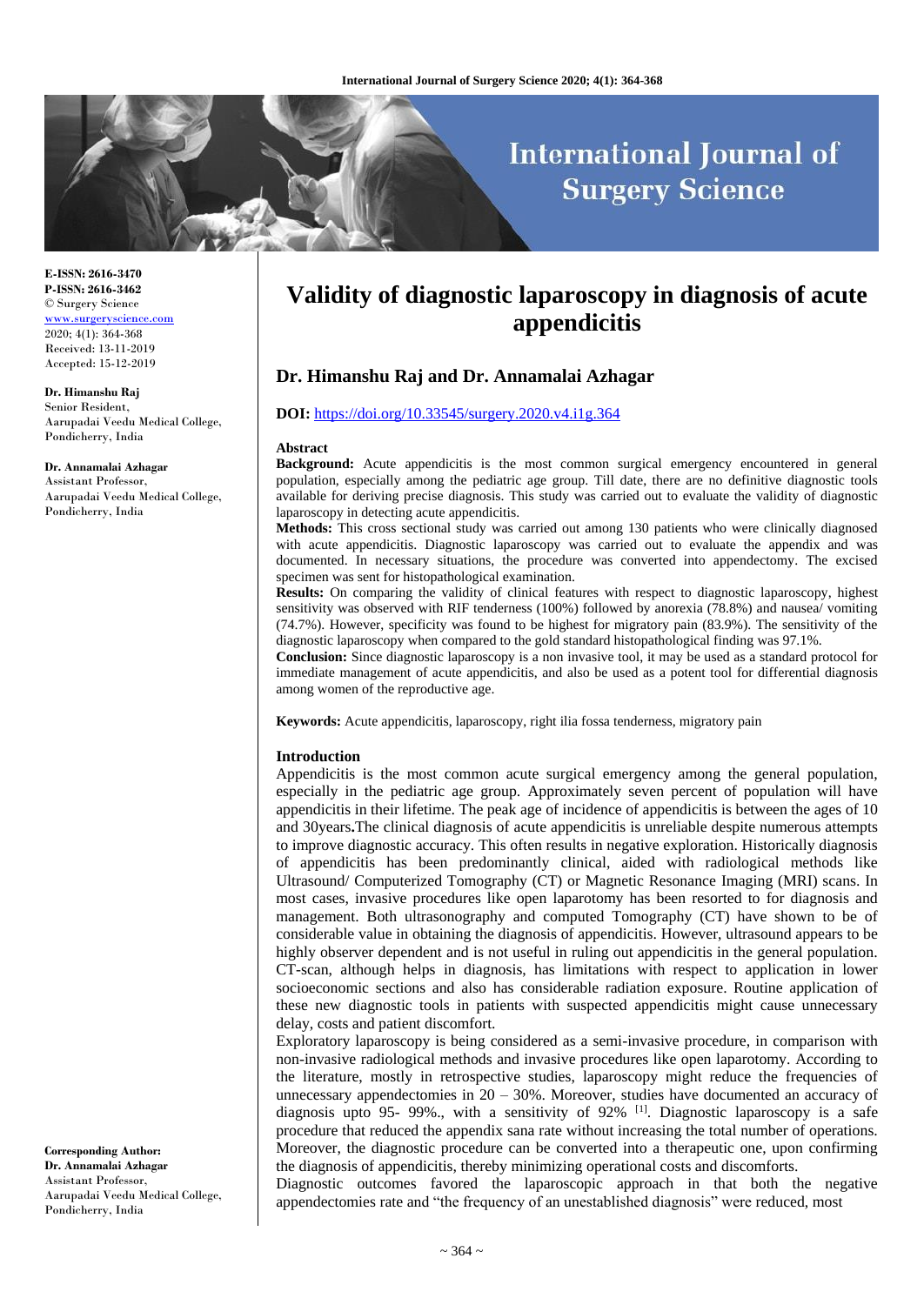#### *International Journal of Surgery Scienc*e [http://www.surgeryscience.com](http://www.surgeryscience.com/)

significantly in women in their reproductive years [1]. Larger application of diagnostic laparoscopy in patients suspected of acute appendicitis will reduce significantly the rate of diagnostic mistakes, complications and unwarranted appendectomies [2]. The diagnostic accuracy in patients with suspected acute appendicitis varies from 60% to 90% depending on age and gender. Substantial education effort is needed to introduce diagnostic laparoscopy on a 24 –h-a-day basis. Diagnostic laparoscopy has a high rate of accuracy, short operating time, and low associated morbidity, and prevents unnecessary laprotomy. It is possible to leave a macroscopically normal appearing appendix in place [3].

### **Objectives**

This study was carried out to evaluate the diagnostic accuracy of laparoscopy and compare it with clinical examination findings for the diagnosis of acute appendicitis.

#### **Methods**

#### **Study setting and participants**

This study was carried out as a cross sectional study in the Department of General Surgery of our tertiary teaching institution for a period of 23 months between February 2016 and December 2017.

#### **Selection criteria**

All the patients between 13-50 years clinically diagnosed with acute appendicitis and are not contraindicated for laparoscopy were taken up for the study.

### **Sample size and sampling technique**

Based on the previous trends of diagnostic accuracy in our hospital (90% in 2015), the same was taken for sample size calculation. At 95% level of significance and 0.05% absolute precision and 7% margin of error, the sample size was calculated as 138 and rounded off to 140.

#### **Ethical approval and informed consent**

Approval was obtained from the Institutional Ethics Committee prior to the commencement of the study. Each participant was explained in detail and informed consent was obtained prior to the data collection. In case of children and minors, informed consent was obtained from the parents/guardian after explaining about the study.

#### **Procedure**

The suspicion of acute appendicitis was made, based on the presence of classical clinical parameters including migratory pain, anorexia, nausea and vomiting, tenderness in the right iliac fossa, rebound tenderness, fever and laboratory confirmation of elevated white blood cell counts. Under general anesthesia, a Diagnostic laparoscopy was performed within 24 hoursof presentation. If during laparoscopy inflammation of the appendix was confirmed, criteria being turgidity and hyperemia of the appendix or if the appendix could not be visualized because of pus, exudate, or adhesions, the procedure was converted into appendectomy either through laparoscopy or open approach. The excised sample was sent for histopathologic

correlation. If no signs of appendicular inflammation were seen, the appendix was left in place, even if no other causative pathology was diagnosed. If an appendicular mass was found, the appendix was left in place and further clinical management was done. Those participants who did not undergo appendectomy were followed up for at least 6 weeks postoperatively for physical examination and laboratory investigations to rule out the diagnosis of recurrent appendicitis.

### **Data collection and analysis**

A structured proforma was used to obtain information regarding demographic characteristics, laboratory parameters, clinical signs and symptoms and intra operative parameters. Data was entered and analyzed using EPI Info ver. 7 software. Descriptive data was represented as mean  $\pm$  SD for numeric variables, percentages and proportions for categorical variables. Diagnostic accuracy was done using sensitivity and specificity tests.

#### **Results**

This study was carried out among 130 participants who presented with clinical findings suggestive of acute appendicitis. Majority of the participants belonged to the age group of 20-30 years and were males (50.8%). (Table 1)

All the participants in this study presented with Right Iliac Fossa (RIF) tenderness (100%) while about 76.2% presented with anorexia and 73.8% presented with nausea/ vomiting. Ultrasound findings showed presence of acute appendicitis in 58.5% of the participants. (Table 2)

The diagnostic laparoscopy showed inflamed appendix in 66.2% of the participants, appendicular mass in 2.3% and appendix was not visualized in 10% of the participants. Among the 10% who had other diagnosis, pelvic inflammatory disease was the most common presentation (30.8%). (Table 3)

The diagnostic laparoscopy was converted to laparoscopic appendectomy in 66.2% of the participants, while open appendectomy was performed in 10%. (Table 4) On histopathological examination of excised specimen, acute appendicitis was confirmed in 77% of the participants, while chronic appendicitis was present in 0.8% of the participants. (Table 5)

An evaluation was done to compare the laparoscopic findings with respect to other diagnostic features. It was observed that among 85 participants who presented with inflamed appendix, 81.4% had nausea/ vomiting and 73.3% had positive ultrasound findings. Among the 13 participants in whom appendix was not visualized, 30.8% had nausea/ vomiting while 38.5% had positive ultrasound findings. The observed difference was statistically significant for both clinical features (nausea/vomiting) and ultrasound findings ( $p<0.0001$ ). (Table 6) On comparing the validity of clinical features with respect to diagnostic laparoscopy, highest sensitivity was observed with RIF tenderness (100%) followed by anorexia (78.8%) and nausea/ vomiting (74.7%). However, specificity was found to be highest for migratory pain (83.9%). (Table 7)

The sensitivity of the diagnostic laparoscopy when compared to the gold standard histopathological finding was 97.1%. (Table 8) As there were no true negative in the histopathological findings, it can be inferred that the specificity is equal to 1 (100%).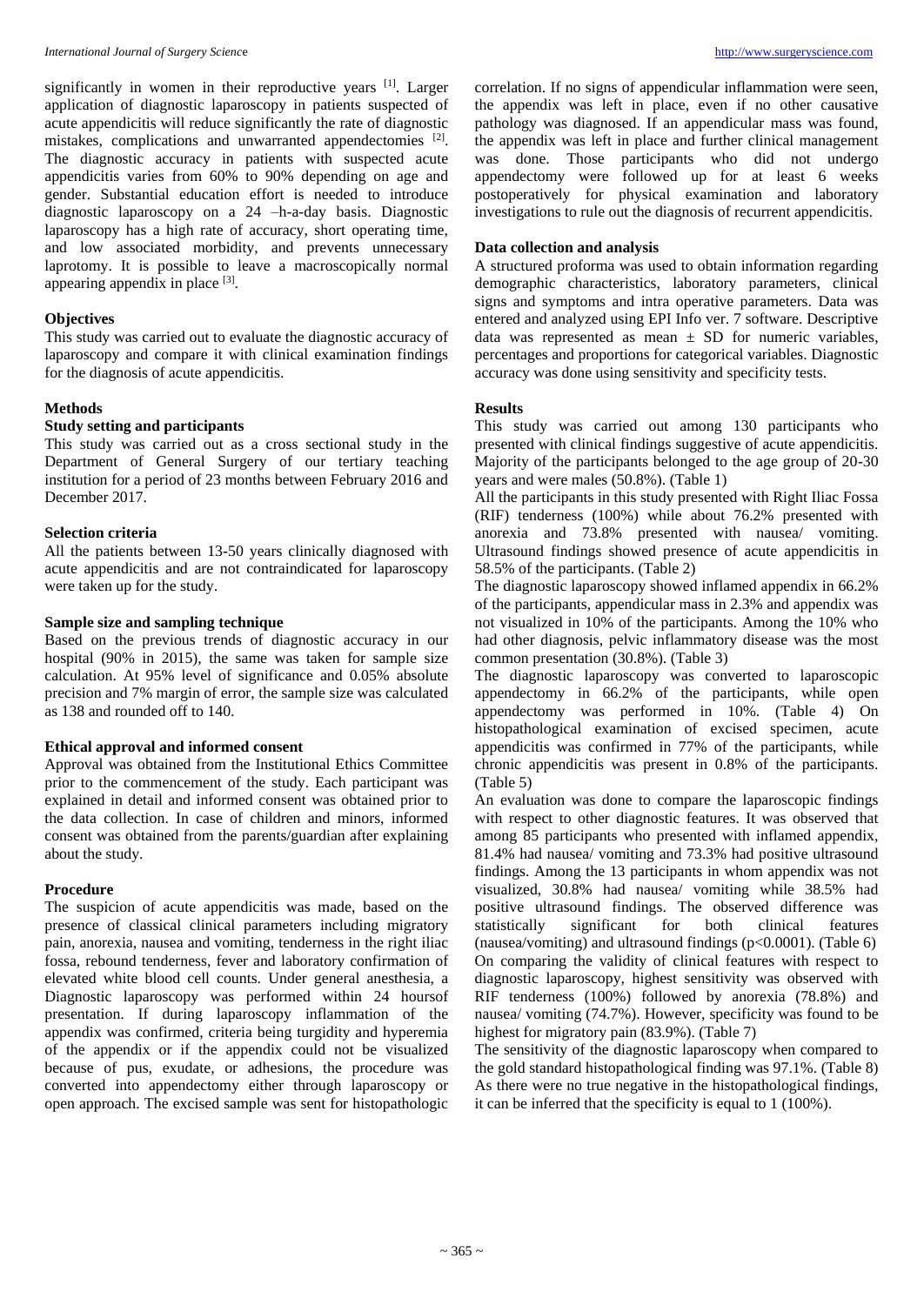| S. No | <b>Characteristics</b> | Frequency $(N=130)$ | Percentage $(\% )$ |
|-------|------------------------|---------------------|--------------------|
|       |                        | Age (in years)      |                    |
|       |                        | 29                  | 22.30              |
|       | $20-30$                | 48                  | 36.90              |
|       | $31 - 40$              | 36                  | 27.70              |
|       | >40                    | 17                  | 13.10              |
|       |                        | <b>Sex</b>          |                    |
|       | Male                   | 66                  | 50.80              |
|       | Female                 | 64                  | 49.20              |

### **Table 1:** Background characteristics

# **Table 2:** Clinical symptoms of the study participants

| S. No        | <b>Characteristics</b>             | Frequency $(N=130)$        |      |
|--------------|------------------------------------|----------------------------|------|
|              |                                    | <b>Clinical symptoms</b>   |      |
|              | Migratory pain                     | 41                         | 31.5 |
|              | Anorexia                           | 99                         | 76.2 |
|              | Nausea/ vomiting                   | 96                         | 73.8 |
|              | RIF tenderness                     | 130                        | 100  |
|              | Rebound tenderness                 | 79                         | 60.8 |
|              | Fever                              | 57                         | 43.8 |
| $\mathbf{2}$ |                                    | <b>Ultrasound findings</b> |      |
|              | Acute Appendicitis                 | 76                         | 58.5 |
|              | USG Not Available/ Other Diagnosis | 54                         | 41.5 |

# **Table 3:** Laparoscopic findings of the study participants

| S. No | <b>Laparoscopic Findings</b>          | <b>Frequency</b> | Percentage |
|-------|---------------------------------------|------------------|------------|
|       | Appendix Inflamed                     | 86               | 66.2       |
| ◠     | Appendicular Mass                     |                  | 2.3        |
| 3     | Appendix not visualized               | 13               | 10.0       |
| 4     | Appendix Not Inflamed                 | 15               | 11.5       |
|       | Appendix Not Inflamed/Other Diagnosis | 13               | 10         |
| A     | Ovarian Cyst.                         | $\mathfrak{D}$   | 15.4%      |
| B     | Adnexal torsion                       |                  | 7.7%       |
|       | Adhesions                             |                  | 7.7%       |
| D     | Pelvic Inhammatory disease            | 4                | 30.8%      |
| E     | Salpingitis                           | ↑                | 15.4%      |
| F     | Corpus luteal Hemorrhage              |                  | 7.7%       |
| G     | Hematosalpinx                         | $\mathfrak{D}$   | 15.4%      |

# **Table 4:** Management of acute appendicitis

| S. No | Treatment                 | Frequency | Percentage |
|-------|---------------------------|-----------|------------|
|       | Laparoscopic Appendectomy | 86        | 66.20%     |
|       | Open Appendectomy         |           | 10%        |
|       | Appendectomy Deferred     |           | 23.80%     |
|       | Interval appendectomy     |           | <u>.</u>   |

### **Table 5:** Histopathological findings

| S. No | <b>Histopathology</b>     | Frequency $N = 130$ | Percentage $(\% )$ |
|-------|---------------------------|---------------------|--------------------|
|       | <b>Acute Appendicitis</b> |                     | 77.70%             |
|       | Chronic Appendicitis      |                     | 0.80%              |
|       | Not done                  |                     | 21.50%             |

# **Table 6:** Association between laparoscopic findings and clinical features

| S. No                                 |                              | <b>Total Numbers</b> | Other diagnostic features |                            |  |
|---------------------------------------|------------------------------|----------------------|---------------------------|----------------------------|--|
|                                       | <b>Laparoscopic Findings</b> |                      | <b>Nausea/Vomiting</b>    | <b>Ultrasound findings</b> |  |
|                                       | Appendix Inflamed            | 86                   | 70 (81.4%)                | 63 (73.3%)                 |  |
| ↑                                     | <b>Appendicular Mass</b>     |                      | $2(66.7\%)$               | $0(0\%)$                   |  |
| 3                                     | Appendix not visualized      |                      | $4(30.8\%)$               | 5(38.5%)                   |  |
| 4                                     | Appendix Not Inflamed        | 15                   | 13 (86.7%)                | 6(40%)                     |  |
| Appendix Not Inflamed/Other Diagnosis |                              | 13                   | $7(53.8\%)$               | $2(15.4\%)$                |  |
|                                       | Chi square                   |                      | 19.1                      | 26.2                       |  |
|                                       | P value                      |                      | $< 0.0001*$               | $< 0.0001*$                |  |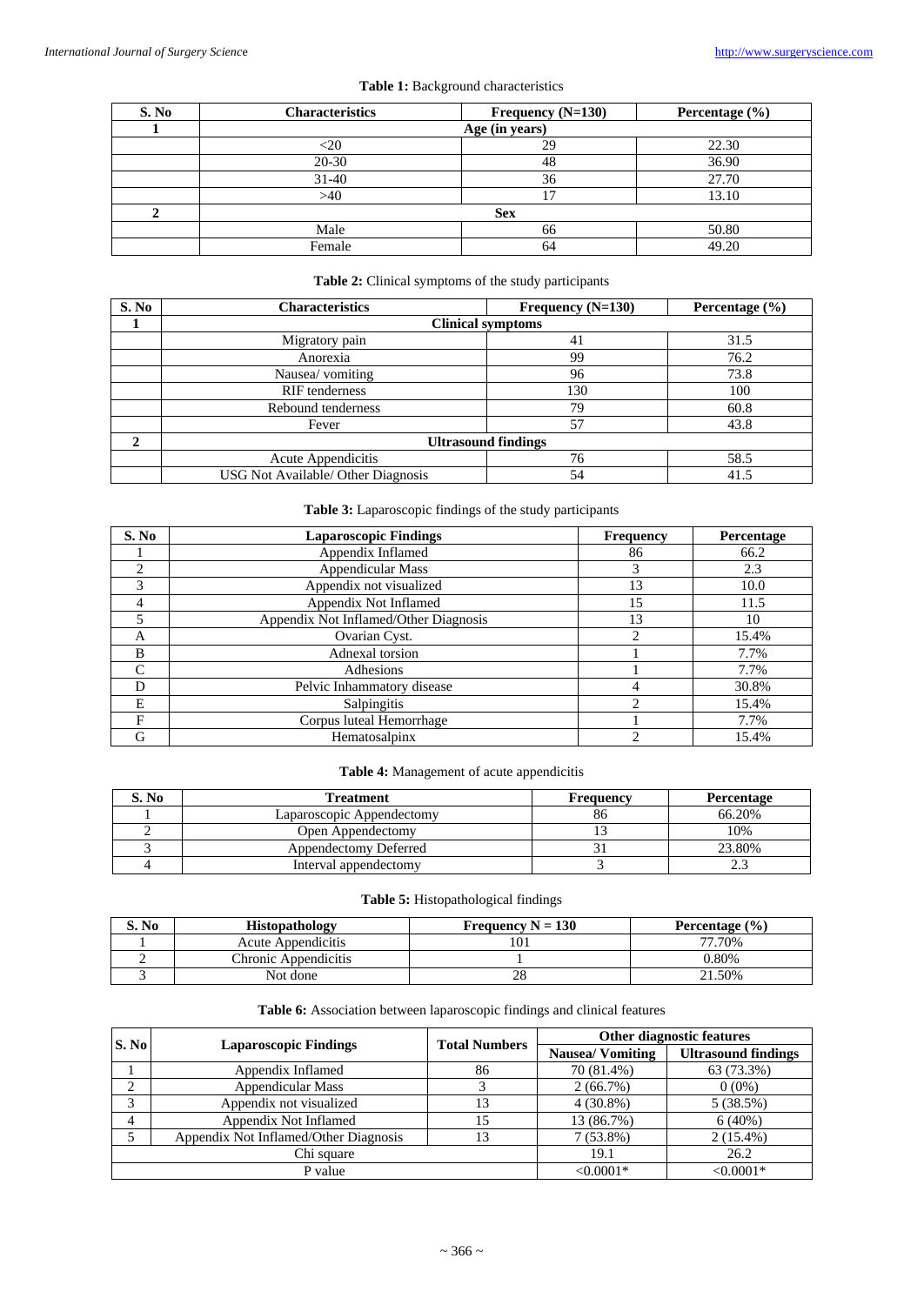|  |  |  | Table 7: Validity of diagnostic laparoscopy in comparison with clinical features |  |
|--|--|--|----------------------------------------------------------------------------------|--|
|  |  |  |                                                                                  |  |
|  |  |  |                                                                                  |  |

| Clinical Symptoms Presence   Total Number   Appendectomy done   Appendectomy not done   Sensitivity   Specificity |     |    |       |       |
|-------------------------------------------------------------------------------------------------------------------|-----|----|-------|-------|
| Migratory pain                                                                                                    |     | 36 | 36.4% | 83.9% |
| Anorexia                                                                                                          | 99  | 78 | 78.8% | 32.3% |
| Nausea/Vomiting                                                                                                   | 96  | 74 | 74.7% | 29%   |
| <b>RIF</b> tenderness                                                                                             | 130 | 99 | 100%  | 0%    |
| Rebound tenderness                                                                                                | 79  | OD | 65.7% | 54.8% |
| Fever                                                                                                             | 57  | 43 | 43.4% | 54.8% |

**Table 8:** Validity of diagnostic laparoscopy in comparison with histopathological examination

|                               | <b>Histopathological findings</b> |                 |  |
|-------------------------------|-----------------------------------|-----------------|--|
| <b>Diagnostic Laparoscopy</b> | <b>Positive</b>                   | <b>Negative</b> |  |
| Positive                      | 99 (97.1%)                        | $0(0\%)$        |  |
| Negative                      | $3(2.9\%)$                        | 0 (0%)          |  |

#### **Discussion**

Acute appendicitis is one of the most common surgical emergency. In the 21st century, the incidence of appendicitis or appendectomy is high in newly industrialized countries in Asia (South Korea pooled: 206), the Middle East (Turkey pooled: 160), and Southern America (Chile: 202) per 100,000 personyears [4] . Till recent times, majority of the interventions for appendicitis management has resulted in a high negative appendectomy (NA) rate. A low NA rate is a measure of quality of care given at any institution.

A total of 130 cases with a suspicion of acute appendicitis were included in this study over a period of 2 years. Each case was evaluated clinically and included in the study only if the clinical diagnosis was acute appendicitis. No mortality was encountered during the entire study period. The range of age in the study was between 13 and 50 yrs. with peak age interval 10-30 yrs. accounting for 59.2%. Review of other studies elsewhere showed similar incidences for age range, peak and sex distributions [5, 6].

Diagnostic laparoscopy was done for all the 130 patients included in our study. The Laparoscopic Findings showed that the majority of Patients had Appendix Inflamed 86 (66.2%). Appendicular Mass was seen in 3(2.3%) of patients. Appendix not visualized in 13 (10%) of patients and Appendix Not Inflamed in 15 (11.5%) of Patients. Out of 130 patients in our study, all of them presented with RIF tenderness, followed by anorexia, and nausea/ vomiting. In our study it is 74.7% and 29%. The p value  $\langle 0.001 \rangle$  (which is lesser than 0.05) shows that there is a significant relation between the Laparoscopic Findings and the presence of Nausea/Vomiting.

In ultrasound examination, appendicitis is recognized as a noncompressible blind-ended tubular structure, with an enlarged diameter of more than 6 mm [7] . There were 17 articles retrieved concerning the use of US in patients with suspected appendicitis [8-10] Of these, only 8 studies clearly described sensitivity rates (varying from 0.755 to 0.90), specificity rates (varying from 0.73 to 1) and accuracy rates (varying from 0.76 to 0.96). The relatively low sensitivity rates of Ultrasoundindicatesits low validity. Out of 86 patients who had Appendix Inflamed, 73.3% of them had Acute Appendicitis according to the result of Ultrasonography (p<0.001)

In seven well-documented prospective studies specificity rates ranged from 0.733 to 1, achieving negative appendectomy rates from 0 to  $13\%$ .<sup>(101-107)</sup> No patient developed signs of appendicitis in the direct post-operative period: the sensitivity was therefore 1 [11-17] . There was also no increased risk for future appendicitis during long-term follow up. Thus, normal appearing appendices should not be removed. Although macroscopically normal appearing appendices might show inflammatory responses, these

findings are apparently of no clinical importance [18] Complication rates varied from 0 to 2% and include a pulmonary embolism, ileus, wound infections, lung complications and bleedings from trocar ports [19]. No injuries due to introduction of the Veress needle were reported. Because recent meta-analyses show advantages of laparoscopic appendectomy over open appendectomyless wound infections and minimal reduction in hospital stay, ideally, all patients with suspected appendicitis will undergo routinely diagnostic laparoscopy, followed by laparoscopic appendectomy if necessary [20-23] . Comparing these studies with our study, the majority of Patients were treated by Laparoscopic Appendectomy 86 (66.2%).13 (10%) of Patients were treated by Open Appendectomy and Appendectomy Deferred for 31 (23.8%) of Patients. Follow up was done for all the patients whom appendectomy was deferred to a minimum time period of 6 weeks. No recurrence of symptoms occurred in the postoperative follow up period. 3 patients who were diagnosed to have appendicular mass, had undergone interval appendectomy between a periods of 6- 10 weeks.

Hence the sensitivity of our study is 97.1%when compared to histopathological findings as gold standard. All the 130 patients who were diagnosed clinically as having the case of acute appendicitis would have been subjected to exploration and subsequent appendectomy. Diagnostic laparoscopy in 31 patients (28 having normal looking appendix at laparoscopy and 3 having appendicular mass formation) has led to a decrease in unnecessary operations and its subsequent morbidities. Hence the negative appendectomy which was avoided by doing diagnostic laparoscopy was {130-(99+2)}. This is equal to 28. Negative appendectomy rate which would have been {31/ 130}\*100= 23.846%, which was, after diagnostic laparoscopy reduced to 0%. Hence the specificity of the procedure is equal to 1 as negative appendectomy rate is 0%. All theappendicular specimen was sent for histopathology and was found to be positive for appendicitis.

#### **Conclusion**

Diagnostic laparoscopy is useful as a diagnostic tool in patients with suspected appendicitis, achieving both high sensitivity and specificity rates. It is a semi invasive procedure and should be used in patients with doubt in the diagnosis of appendicitis, as often occurs in females of childbearing age, but could be used as a routine if appendectomy can be performed laparoscopically. Further, diagnostic laparoscopy lowered the negative appendectomy rate from 23.846% to 0% without increasing the total number of operations. Women of the reproductive age group benefit most from diagnostic laparoscopy because of its increased validity in other differential diagnoses.